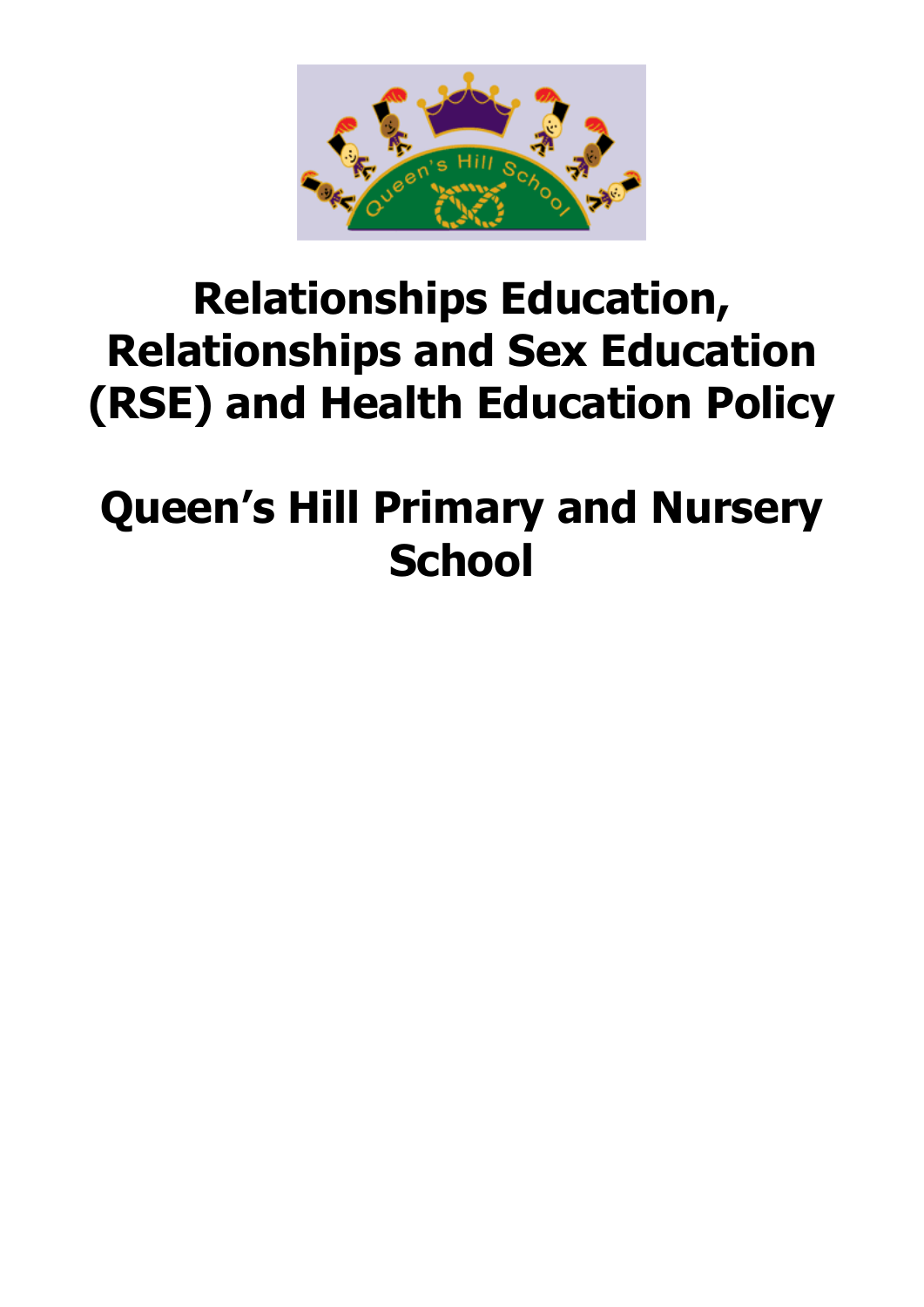**Headteacher: Mrs. Penny Sheppard** 

**Written: November 2019**

**To be reviewed: September 2020**

**Written by: Mrs. Kathryn Andrews**

**Signed by Governor \_\_\_\_\_\_\_\_\_\_\_\_\_\_\_\_\_\_\_\_ DATE \_\_\_\_\_\_\_\_\_\_\_\_\_\_\_**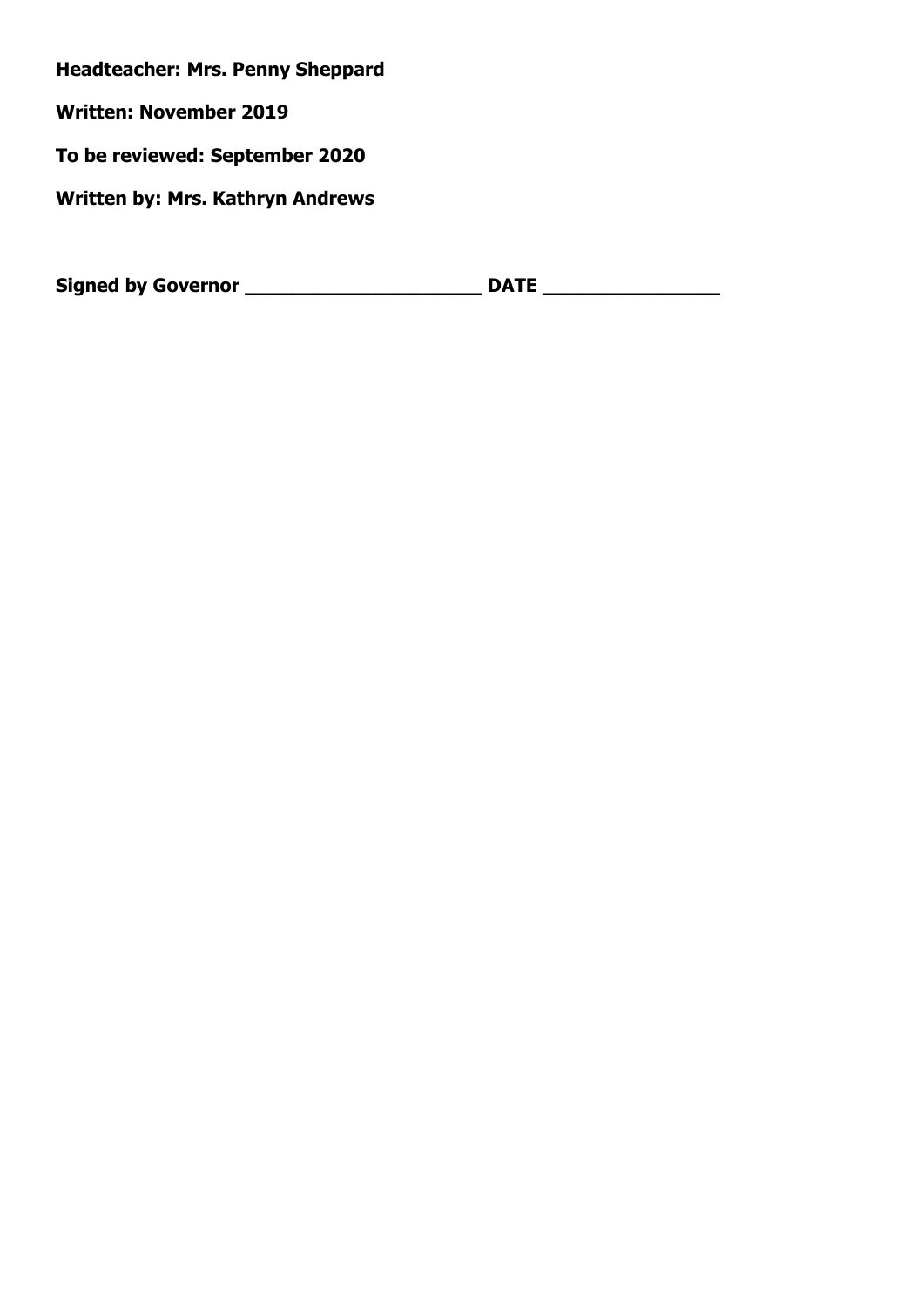This relationships and sex education policy covers Queen's Hill Primary School's approach to teaching relationships and sex education (RSE).

It will be reviewed every three years, in line with the statutory guidance, or sooner if the RSE curriculum is amended, in response to emerging themes, changing pupil needs, or introduction of new legislation and guidance.

Parents will be informed about the policy through a link from the school website. If a hard-copy of the document is required, the school will be happy to provide this upon request. The school will work with all parents and carers who require the policy in an alternative format, ensuring accessibility for all.

#### **Values, aims and objectives:**

Relationships and sex education (RSE) is learning about the emotional, social and physical aspects of growing up, relationships and reproduction. It will equip children and young people with accurate information, positive values and the skills to enjoy healthy, safe and positive relationships, to celebrate their uniqueness, and to take responsibility for their health and wellbeing now and in the future.

RSE is taught in a way which is complementary to the wider ethos, values and principles of our school. RSE in this school is learning about the body, feelings, beliefs, relationships, rights and responsibilities and knowing how and when to ask for help if needed. It involves acquiring information, developing skills and forming positive beliefs, values and attitudes.

RSE empowers children to build self-esteem, offer positive and open views, support mutual respect and celebration of self and others, providing a strong foundation to be successful in life by:

- Providing a spiral curriculum, allowing for the development of knowledge relevant to the age and stage of the learner.
- Providing an inclusive learning environment which is safe and empowering for everyone involved, based on the belief that bullying, prejudice and discrimination is unacceptable.
- Teaching non-biased, accurate and factual information that is positively inclusive.
- Developing character skills to support healthy and safe relationships.
- Ensuring comfortable communication about emotions, bodies and relationships using appropriate terminology.
- Promoting an awareness of differing attitudes and views presented through society, the media and peers.
- Providing protection from shock or guilt.
- Actively involving pupils as evaluators to ensure that the curriculum coverage is relevant.
- Ensuring pupils are informed of their rights, including the legal framework and how to access confidential help to keep themselves and others safe.

The RSE curriculum at Queen's Hill Primary School has been planned following the RSE Educator solutions scheme of work which is appropriate for the age and maturity of pupils, and sensitive of their needs. The curriculum addresses traditional and emerging issues, and relevant challenges as identified by pupils. Staff will be mindful of vulnerable children and reasonable adjustments (including personalisation and differentiation) will be made when planning RSE sessions. Consultation with pupils and parents will be conducted on a regular basis and this will inform the RSE curriculum review, ensuring it remains responsive to emerging needs.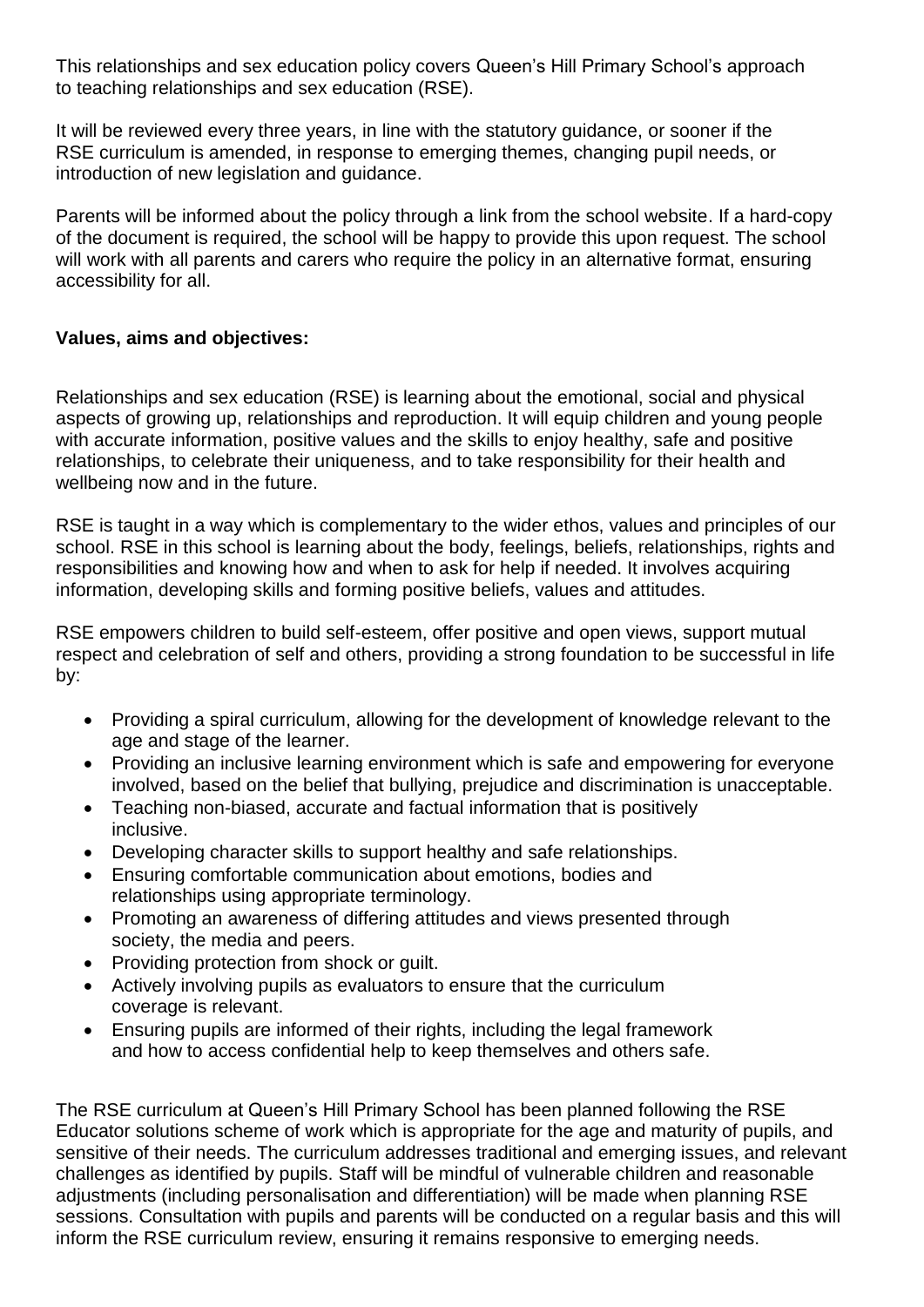The RSE curriculum will be taught through a spiral curriculum meaning that pupils will gain knowledge, develop values and acquire skills gradually by re-visiting core themes to build on prior learning. This developmental approach helps pupils to make informed decisions relevant to their age and stage. RSE will support the school's commitment to safeguard pupils, preparing them to live safely in the modern world.

Our intended RSE curriculum is detailed as follows but may vary in response to emerging issues and to reflect the rapidly changing world in which our pupils are living and learning. If this is the case, parent/carers will be provided with appropriate notice before the amended programme is delivered. Where possible the curriculum will be complemented by themed assemblies, topic days and cross-curricular links.

The health and relationships elements of the RSE curriculum are a statutory requirement to teach in order for the school to meet the new 2020 government RSE guidance and The Equalities Act, 2010. Parents/carers have the right to withdraw their child from some or all of Sex Education delivered as part of RSE. Before granting any request, the Headteacher (Mrs Penelope Sheppard) will discuss the request with parents/carers to ensure their wishes are understood and to discuss the benefits of receiving this important education. Queen's Hill Primary School will document this request and discussion to ensure a record is kept.

There is **no right to withdraw** from Relationships Education or Health Education.

The RSE solutions scheme of work, for each year group, is outlined below. The Community Values team constructed an overview for each year group where each of these strands are split into academic terms to ensure coverage for each year group and to work alongside science and computing where cross-curricular links can be made.

Examples of the RSE curriculum below:

| $\bar{\mathbb{Y}}_{\mathsf{R}}$<br><b>Year group R</b> |                    |                     |                      |                                   |                           |  |
|--------------------------------------------------------|--------------------|---------------------|----------------------|-----------------------------------|---------------------------|--|
| My<br>feelings                                         | My<br>body         | Mv<br>relationships | <b>My</b><br>beliefs | My rights and<br>responsibilities | Askina<br>for help        |  |
| Pupils can                                             | Pupils know the    | Pupils              | Pupils can           | Pupils                            | Pupils can                |  |
| identify a range                                       | importance of      | understand          | recognise what       | understand                        | identify the              |  |
| of feelings and                                        | basic personal     | that there are      | they like and        | the concept of                    | special people in         |  |
| how these are                                          | hygiene and        | similarities and    | dislike and feel     | privacy, including                | their lives, what         |  |
| expressed,                                             | understand         | differences         | empowered            | the right to keep                 | makes them                |  |
| including words                                        | how to maintain    | between             | to make real,        | things private                    | special and how           |  |
| to describe                                            | basic personal     | everyone and        | informed             | and the right                     | special people            |  |
| them and simple                                        | hygiene.           | can celebrate       | choices.             | another person                    | care for one              |  |
| strategies for                                         |                    | this.               |                      | has to privacy.                   | another.                  |  |
| managing                                               |                    |                     |                      |                                   |                           |  |
| feelings.                                              |                    |                     |                      |                                   |                           |  |
| <b>Year group one</b>                                  |                    |                     |                      |                                   |                           |  |
| My<br>feelings                                         | My<br>body         | My<br>relationships | My<br><b>beliefs</b> | My rights and<br>responsibilities | <b>Asking</b><br>for help |  |
| Pupils are able                                        | Pupils can         | Pupils              | Pupils can           | Pupils                            | Pupils can                |  |
| to communicate                                         | correctly name     | understand the      | identify and         | understand how                    | identify the              |  |
| about feelings,                                        | the main parts     | importance          | respect the          | some diseases                     | people who look           |  |
| to recognise                                           | of the body,       | of listening to     | differences          | are spread,                       | after them, who           |  |
| how others show                                        | including          | other people, to    | and similarities     | including the                     | to go to if they          |  |
| feelings and                                           | external genitalia | play and work       | between people.      | right to be                       | are worried and           |  |
| know how to                                            | using scientific   | cooperatively       |                      | protected from                    | how to attract            |  |
| respond.                                               | terms.             | including           |                      | diseases and the                  | their attention.          |  |
|                                                        |                    | strategies to       |                      | responsibility to                 |                           |  |
|                                                        |                    | resolve simple      |                      | protect others.                   |                           |  |
|                                                        |                    | arguments           |                      |                                   |                           |  |
|                                                        |                    | through             |                      |                                   |                           |  |
|                                                        |                    | negotiation.        |                      |                                   |                           |  |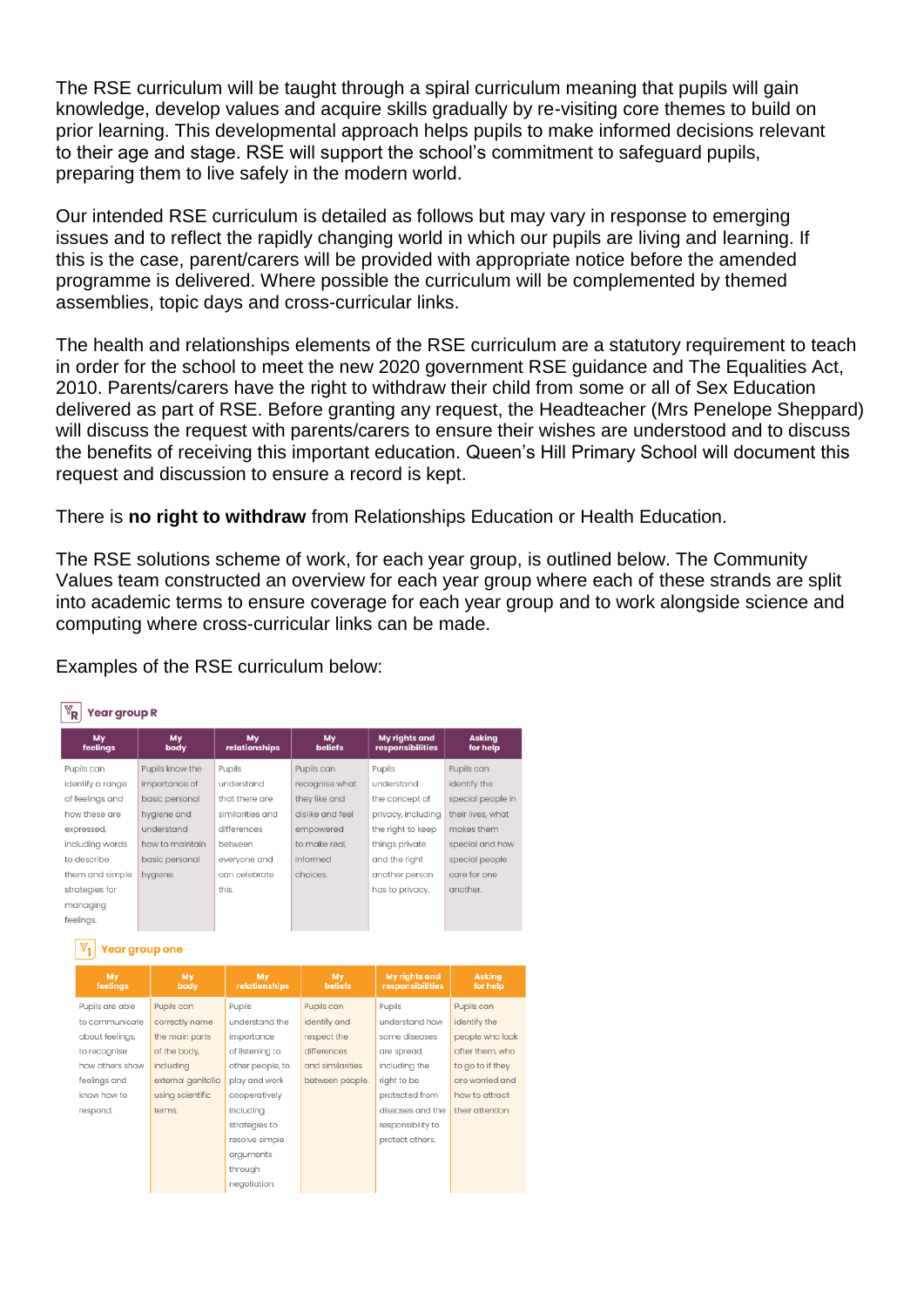### $\boxed{\mathbb{Y}_{2}}$  Year group two

| My<br>feelings  | My<br>body     | My<br>relationships | <b>My</b><br><b>beliefs</b> | My rights and<br>responsibilities | <b>Asking</b><br>for help |
|-----------------|----------------|---------------------|-----------------------------|-----------------------------------|---------------------------|
| Pupils can      | Pupils can     | Pupils can          | Pupils can                  | Pupils can judge                  | Pupils know               |
| recognise and   | recognise how  | recognise           | identify the ways           | what kind of                      | the difference            |
| celebrate their | they grow and  | different types     | in which people             | physical                          | between secrets           |
| strengths and   | will change as | of teasing          | and families                | contact is                        | and surprises             |
| achievements,   | they become    | and bullying,       | are unique,                 | acceptable,                       | and the                   |
| and set simple  | older.         | understanding       | understanding               | comfortable, and                  | importance                |
| but challenging |                | that these are      | there has never             | uncomfortable                     | of not                    |
| goals.          |                | wrong and           | been and will               | and how to                        | keeping a secret          |
|                 |                | unacceptable.       | never be another            | respond.                          | that makes                |
|                 |                |                     | them                        |                                   | them feel                 |
|                 |                |                     |                             |                                   | uncomfortable.            |
|                 |                |                     |                             |                                   | worried or afraid.        |

## $\boxed{\mathbb{Y}_3}$  Year group three

| My<br>feelings                                                                                                 | My<br>body                                                                                                       | My<br>relationships                                                                                         | <b>My</b><br><b>beliefs</b>                                                                        | My rights and<br>responsibilities                                                     | <b>Asking</b><br>for help                                                                  |
|----------------------------------------------------------------------------------------------------------------|------------------------------------------------------------------------------------------------------------------|-------------------------------------------------------------------------------------------------------------|----------------------------------------------------------------------------------------------------|---------------------------------------------------------------------------------------|--------------------------------------------------------------------------------------------|
| Pupils can<br>identify their<br>strengths and<br>set aspirational<br>goals for<br>themselves.<br>understanding | Pupils know<br>how their body<br>may change<br>as they grow<br>and develop,<br>how to care for<br>their body and | Pupils can<br>recognise a<br>wide range of<br>relationships,<br>including the<br>attributes<br>of positive, | Pupils can<br>challenge<br>gender<br>stereotypes,<br>understanding<br>that there is<br>not one way | Pupils<br>understand the<br>right to protect<br>their body from<br>unwanted<br>touch. | Pupils can<br>identify the<br>difference<br>between<br>secrets and<br>surprise,<br>knowing |
| how this<br>contributes<br>to high self-<br>esteem.                                                            | celebrate their<br>uniqueness.                                                                                   | healthy<br>relationships.                                                                                   | to be a boy, or<br>one way to be<br>a girl.                                                        |                                                                                       | when it is<br>right to break<br>confidence<br>and share a<br>secret.                       |

## $\boxed{\mathbb{Y}_{\mathbf{4}}}$  Year group four

| My<br>feelings | My<br>body     | My<br>relationships | My<br><b>beliefs</b> | My rights and<br>responsibilities | <b>Asking</b><br>for help |
|----------------|----------------|---------------------|----------------------|-----------------------------------|---------------------------|
| Pupils can     | Pupils can     | Pupils are able     | Pupils               | Pupils know                       | Pupils can                |
| recognise and  | reflect on how | to judge what       | recognise            | marriage is a                     | recognise                 |
| respond to a   | their body has | kind of physical    | differences          | commitment                        | when they                 |
| wide range of  | changed and    | behaviours          | and similarities     | freely entered                    | may need help             |
| emotions in    | anticipate     | and contact         | hetween              | into by both                      | to manage                 |
| themselves     | body changes,  | are acceptable      | people arise         | people, and                       | a situation               |
| and others,    | understanding  | and                 | from a number        | that no one                       | and have                  |
| and ways to    | that some      | unacceptable,       | of factors           | should marry                      | developed the             |
| respond.       | are related to | and ways to         | Inc. family          | if they don't                     | skills to ask for         |
|                | puberty.       | respond.            | and personal         | absolutely                        | help.                     |
|                |                |                     | identity.            | want to or are                    |                           |
|                |                |                     |                      | not making the                    |                           |
|                |                |                     |                      | decision freely                   |                           |
|                |                |                     |                      | for themselves.                   |                           |
|                |                |                     |                      |                                   |                           |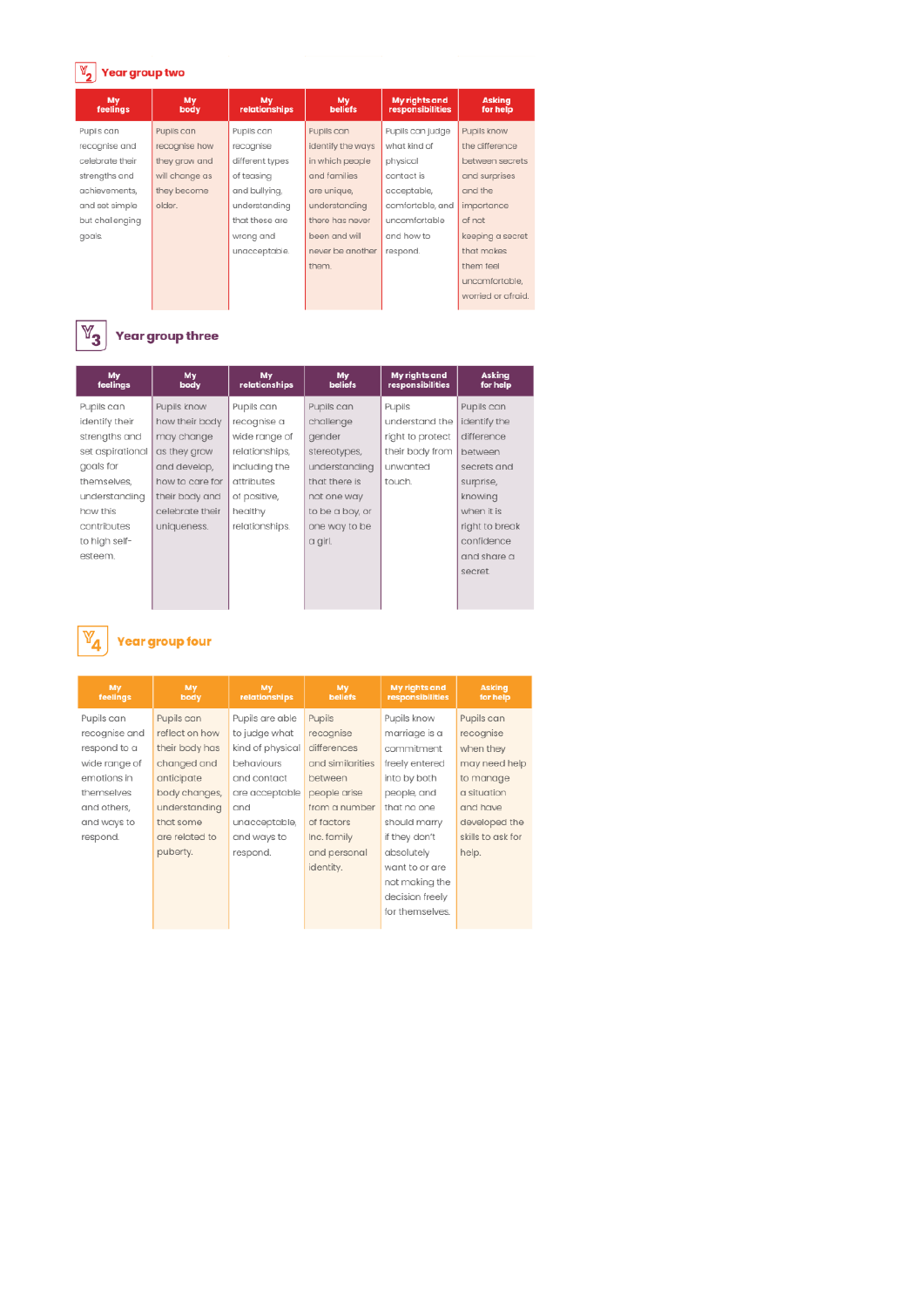#### **Year group five**

| My<br>feelings | My<br>body     | Mv<br>relationships | <b>My</b><br>beliefs | My rights and<br>responsibilities | <b>Asking</b><br>for help |
|----------------|----------------|---------------------|----------------------|-----------------------------------|---------------------------|
| Pupils can     | Pupils can     | Pupils can          | Pupils know the      | Pupils have                       | Pupils have               |
| anticipate how | anticipate     | identify healthy    | correct terms        | strategies for                    | considered                |
| their emotions | how their body | relationships       | associated with      | keeping safe                      | how to                    |
| may change     | may change     | and recognise       | gender identity      | online; knowing                   | manage                    |
| as they        | as they        | the skills to       | and sexual           | personal                          | accidental                |
| approach and   | approach and   | manage and          | orientation,         | information                       | exposure to               |
| move through   | move through   | maintain            | and the              | including                         | explicit images,          |
| puberty.       | puberty.       | healthy             | unacceptability      | images of                         | and upsetting             |
|                |                | relationships.      | of homophobic        | themselves                        | online material,          |
|                |                |                     | and                  | and others                        | including who             |
|                |                |                     | transphobic          | can be shared                     | to talk about             |
|                |                |                     | bullying.            | without their                     | what they have            |
|                |                |                     |                      | permission.                       | seen.                     |
|                |                |                     |                      |                                   |                           |
|                |                |                     |                      |                                   |                           |

Year group six

| My<br>feelings | My<br>body     | My<br>relationships | My<br><b>beliefs</b> | My rights and<br>responsibilities | <b>Asking</b><br>for help |
|----------------|----------------|---------------------|----------------------|-----------------------------------|---------------------------|
| Pupils can     | Pupils can     | Pupils realise      | Pupils know          | Pupils have                       | Pupils develop            |
| recognise      | explain        | the nature and      | some cultural        | an awareness                      | the confidence            |
| how images     | what sexual    | consequences        | practices            | that infections                   | and skills to             |
| in the media.  | intercourse    | of                  | are against          | can be shared                     | know when.                |
| including      | is and how     | discrimination.     | British law          | during sexual                     | who and how               |
| online do not  | this leads to  | including           | and universal        | intercourse.                      | to ask for help           |
| always reflect | reproduction,  | the use of          | human rights,        | and that a                        | independently,            |
| reality, and   | using the      | prejudice           | including            | condom can                        | or with support.          |
| can affect     | correct terms  | based               | female genital       | help prevent                      |                           |
| how people     | to describe    | language.           | mutilation           | this.                             |                           |
| feel about     | the male and   |                     | (FGM).               |                                   |                           |
| themselves.    | female organs. |                     |                      |                                   |                           |
|                |                |                     |                      |                                   |                           |
|                |                |                     |                      |                                   |                           |
|                |                |                     |                      |                                   |                           |

At the point in which the school consider it is appropriate to teach pupils about LGBT (Lesbian, Gay, Bisexual and Transgender), they will ensure that sensitive and age appropriate content is fully integrated into the programme of study.

The RSE programme will be led by Mrs Kathryn Andrews and taught by class teachers and support staff (wherever appropriate it will be supported by visitors and external agencies). All staff involved in the delivery of RSE have received training (and will continue to receive training in light of changes to statutory guidance) ensuring pupils are taught with consistent approaches to RSE throughout their time at Queen's Hill Primary School.

RSE will be taught using a range of teaching methodologies including story-telling, drama, discussions, individual private reflection, quizzes, fact finding, value spectrums, debating, independent research and artistic presentations etc. This wide range of teaching strategies promotes engagement by all pupils, irrespective of preferred learning styles. Distancing techniques, such as the use of characters within RSE, avoids pupils feeling under pressure to participate or disclose information beyond that which is appropriate or feels comfortable. This strategy makes RSE more accessible to all pupils, including those who may have experienced unhealthy relationships and/or abuse. The school's responsibility to safeguard pupils through a curriculum that prepares them to live safely in the modern world will remain central to curriculum content, teaching methodologies and supporting resources.

At Queen's Hill Primary School we actively celebrate the diversity of our pupils, their families and the wider whole school community. RSE will always be taught in a non-judgemental, non-biased and fully inclusive manner through clear, impartial, scientific information as well as covering the